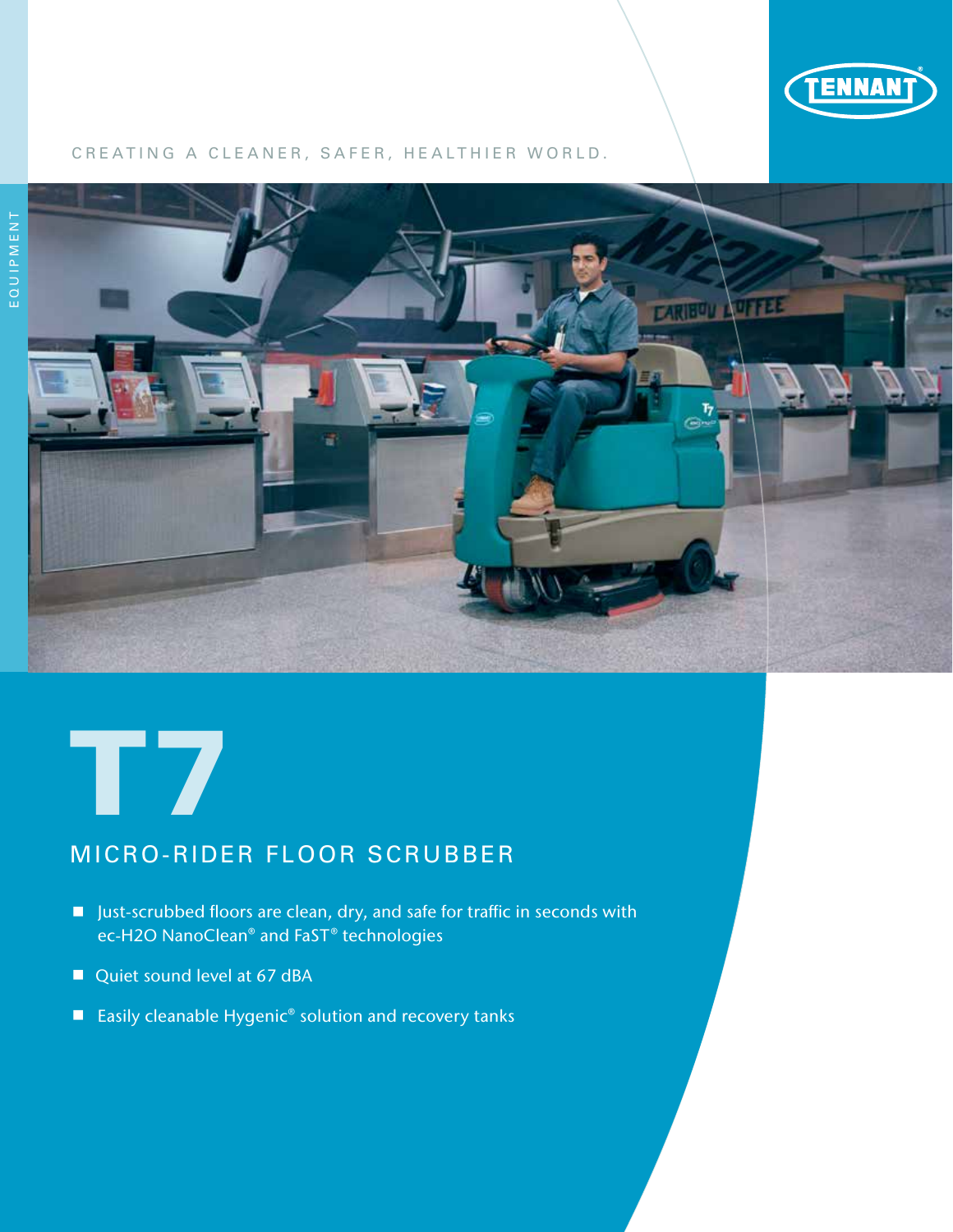## EXCELLENT PERFORMING SCRUBBER, FEATURING ec-H2O NANOCLEAN® OR FaST® TECHNOLOGY



#### CREATE A CLEANER, SAFER ENVIRONMENT

Reduce scrubber detergent and use up to 70% less water with ec-H2O NanoClean technology. With FaST technology, use 90% less detergent and up to 70% less water.

#### IMPROVE ENVIRONMENTAL HEALTH IN YOUR FACILITY

Easily access hygenic tanks for quick cleaning – reducing mold and bacteria that may grow in dirty tanks.

#### QUIETLY CLEAN IN NOISE-SENSITIVE ENVIRONMENTS

Scrub even the most sound-sensitive areas with quiet 67 dBA sound level.

#### ENGINEERED FOR SAFETY

Minimize the risk of slip-and-fall injuries with clean, dry, and safe floors by scrubbing with ec-H2O NanoClean and FaST technologies.

#### REDUCE OPERATOR FATIGUE AND INCREASE PRODUCTIVITY

Ergonomic design makes cleaning with the T7 more comfortable for your staff.

#### INCREASE SCRUBBING EFFECTIVENESS AND QUALITY

Clear sight lines and simple controls mean operators can focus solely on their cleaning environment.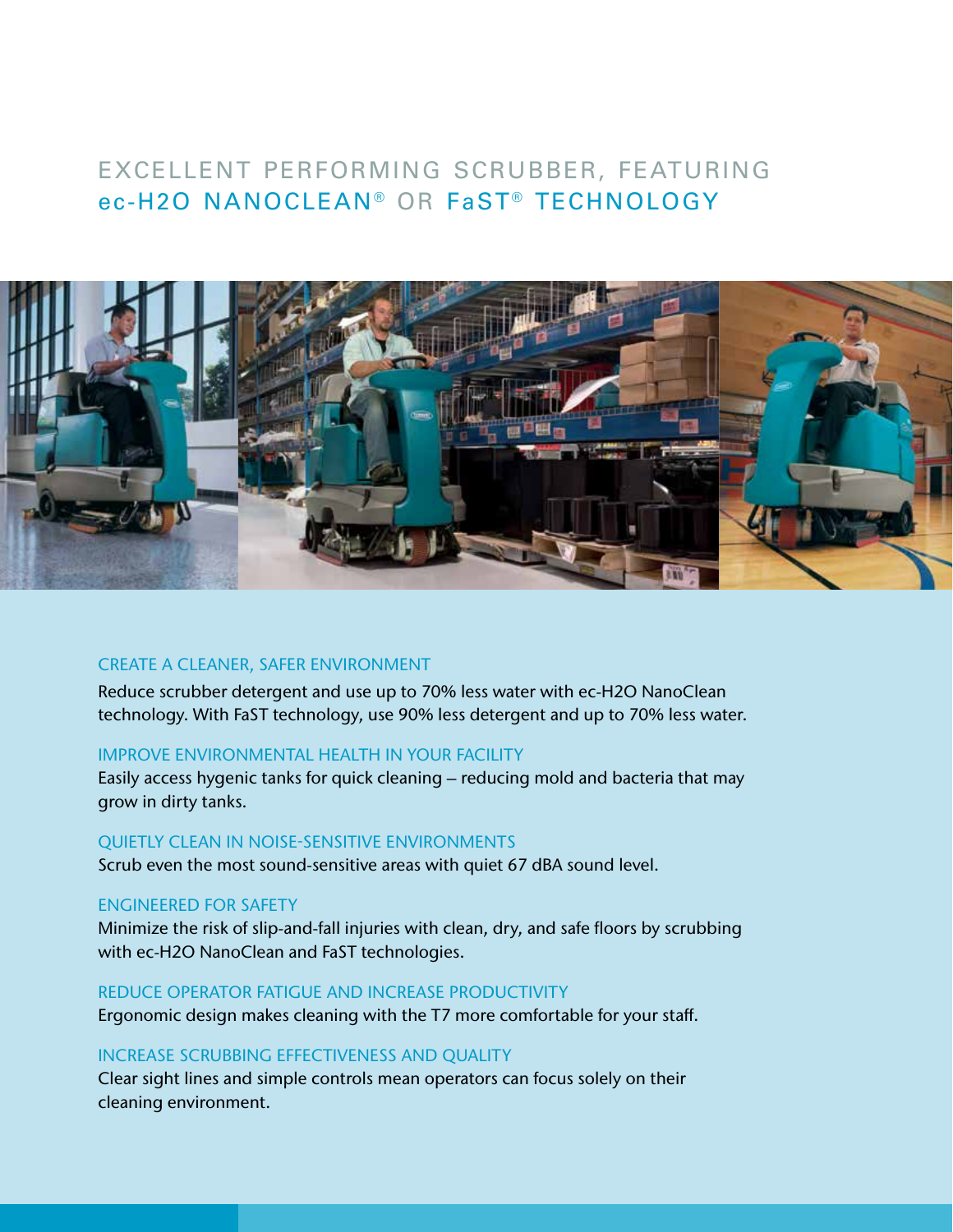## INSIDE THE

T7



**A** Clean tight spaces and narrow aisles<br>with T7's compact design and highly maneuverable handling.

Easily train new operators to use the simple, intuitive controls.

**C** Reduce environmental impact with<br>
ec-H2O NanoClean or FaST technology.

Solution and recovery tanks easily cleanable. Exclusive Hygenic® tanks

are fully accessible for cleaning. **E** Leave behind no cleaning solution, even around 180-degree turns, with the T7's equal-pressure,

parabolic squeegee.

**F** Customize to meet your unique<br>
needs – choose either disk for smooth floors without debris or cylindrical for capturing light debris.

G Quickly remove and replace brushes and squeegees. Plus, with the "no hassle" squeegee system, there are no tools for maintenance and the blade is factory set at the optimum recovery angle.

# **H** Decrease the chance of accidents<br>with automatic braking and parking

brake actuation.

# EXCLUSIVE TECHNOLOGIES

(optional cleaning innovations)

All technologies increase scrub time up to three times using a single tank of water.



ec-H2O NanoClean® technology electrically converted water is created by an on-board e-cell that generates millions of very tiny microscopic bubbles known as nanobubbles that promote the cleaning efficacy of the solution.

This next generation solution offers the same great benefits of the first generation and now cleans better and cleans more soils in more applications. The name NanoClean, refers to the generation of nano-scale bubbles that are an important part of the cleaning mechanism.



FaST Foam Scrubbing Technology uses up to 70% less water and 90% less chemicals to improve floor traction as certified by NFSI, helping reduce the risk of slip and fall accidents.